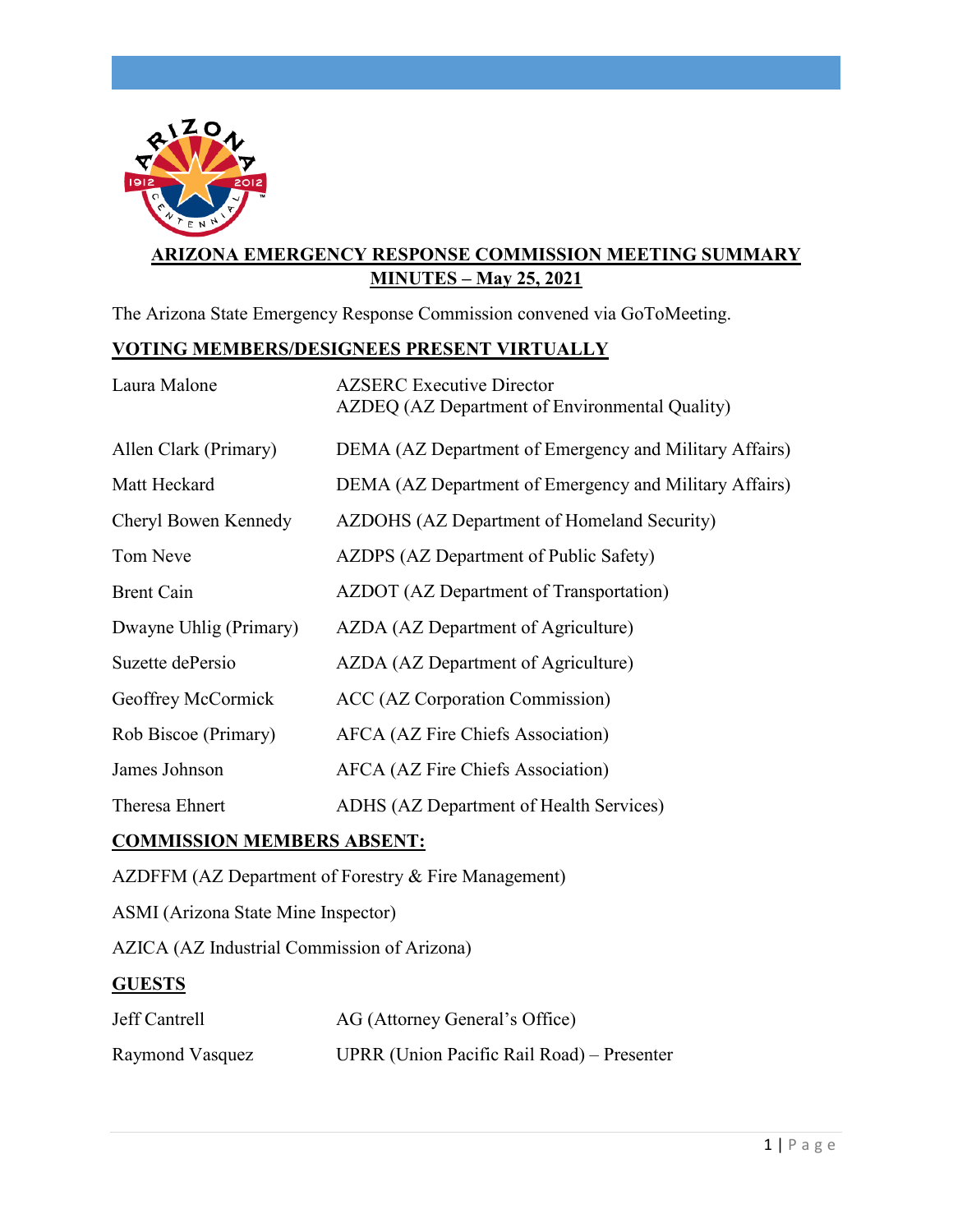# **MEMBERS OF THE PUBLIC**

| <b>Curt Bagby</b>      | La Paz County LEPC          |
|------------------------|-----------------------------|
| <b>Raymond Sayre</b>   | Santa Cruz County LEPC      |
| Frank Granados         | Santa Cruz County LEPC      |
| <b>Byron Steward</b>   | Mohave County LEPC          |
| Jazmyne Tarkowski      | Mohave County LEPC          |
| Justin Quarles         | Gila County LEPC            |
| <b>Gary Robinson</b>   | Gila County LEPC            |
| Tony Badilla           | Yuma County LEPC            |
| Mike Erfert            | Yuma County LEPC/Yuma Fire  |
| <b>Russell Hartley</b> | Yuma County LEPC            |
| Jesus Haro             | Maricopa County LEPC        |
| Joshua Yungvirt        | Maricopa County LEPC        |
| Wade Brannon           | Pinal County LEPC           |
| Robert Church          | <b>Coconino County LEPC</b> |
| Mark Christian         | Coconino County LEPC        |
| Sandra Espinoza        | Pima County LEPC            |
| Griselda Moya-Flores   | Pima County                 |
| Catrina Jenkins        | Navajo County LEPC          |
| <b>Bill Jones</b>      | <b>EPA Regions IX</b>       |
| <b>Richard Rubal</b>   |                             |

Rudy Perez

Javier Reyes

# **STAFF PRESENT**

| Arcangel Barragan |      | ADEQ-ERU (AZ Department of Environmental Quality Emergency |
|-------------------|------|------------------------------------------------------------|
|                   |      | Response Unit) - Presenter                                 |
| Michele Martinez  |      | ADEQ-ERU (AZ Department of Environmental Quality Emergency |
|                   |      | Response Unit) - Presenter                                 |
| Chris Nutter      |      | ADEQ-ERU (AZ Department of Environmental Quality Emergency |
|                   |      | Response Unit) – Presenter                                 |
| Jamie Hernandez   | ADEQ | (AZ Department of Environmental Quality)                   |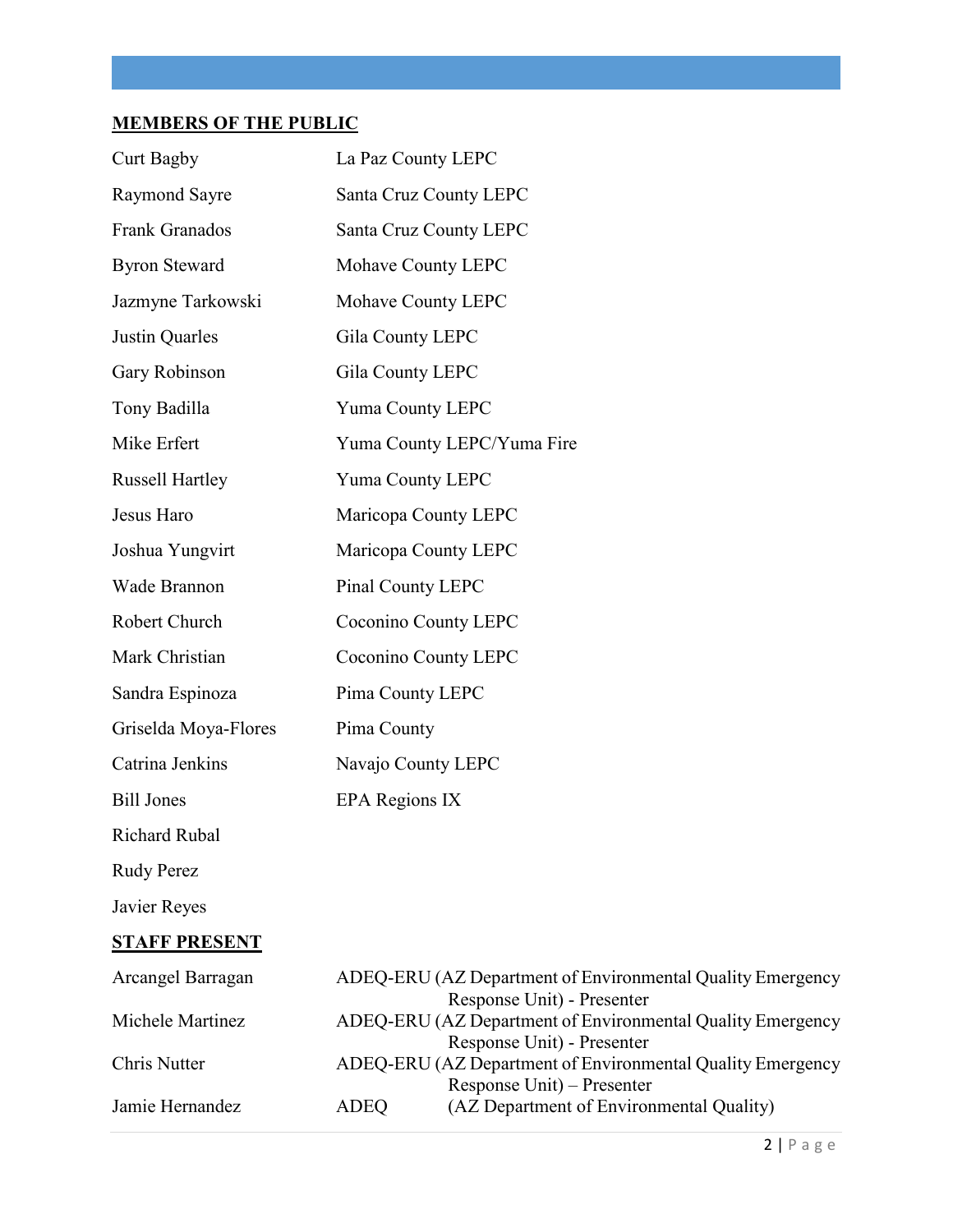- 1. A quorum is established Ms. Malone noted a quorum of voting members participating virtually nine members present, three absent.
- 2. Ms. Laura Malone, Executive Director of the Commission, called the meeting to order at 2:01p.m.
- 3. Introductions/Review of Minutes

Ms. Malone welcomed members and attendees.

Ms. Malone went over virtual housekeeping for attendees.

Ms. Malone requested that the Commissioners review the October 20, 2020 minutes and then called for a motion to accept the minutes.

Brent Cain asked that the acronym be changed from AZDPS to AZDOT.

Geoffrey McCormick offered the motion with the recommended changes that was seconded by Dwyane Uhlig.

The motion carried 9/0/3 absent.

Ms. Malone welcomed and introduced the new AZSERC Members, Allen Clark, Director of Emergency Management Division with the Department of Emergency & Military Affairs (DEMA); Colonel Heston Silbert, Director of Arizona Department of Public Safety (DPS); and Suzette dePersio, Assistant State Veterinarian – Emergency Coordinator for the Arizona Department of Agriculture (AZDA).

#### **4. Executive Session**

Ms. Malone called for a motion to enter into Executive Session pursuant to A.R.S. §38- 431.03(A) (2) to receive and discuss information regarding High-Hazard Flammable Trains (HHFT) which is confidential information pursuant to 49 CFR Part 1520.

Geoffrey McCormick offered the motion that was seconded by Rob Biscoe.

The motion carried 9/0/3 absent.

Commission adjourned to Executive Session at 2:09 p.m. to receive the High-Hazard Flammable Trains (HHFT) materials and presentation from Geoffrey McCormick of the AAC which were confidential and include copies of those materials. As well as review the process for dissemination of HHFT information.

The Commission reconvened into open session at 2:46 p.m.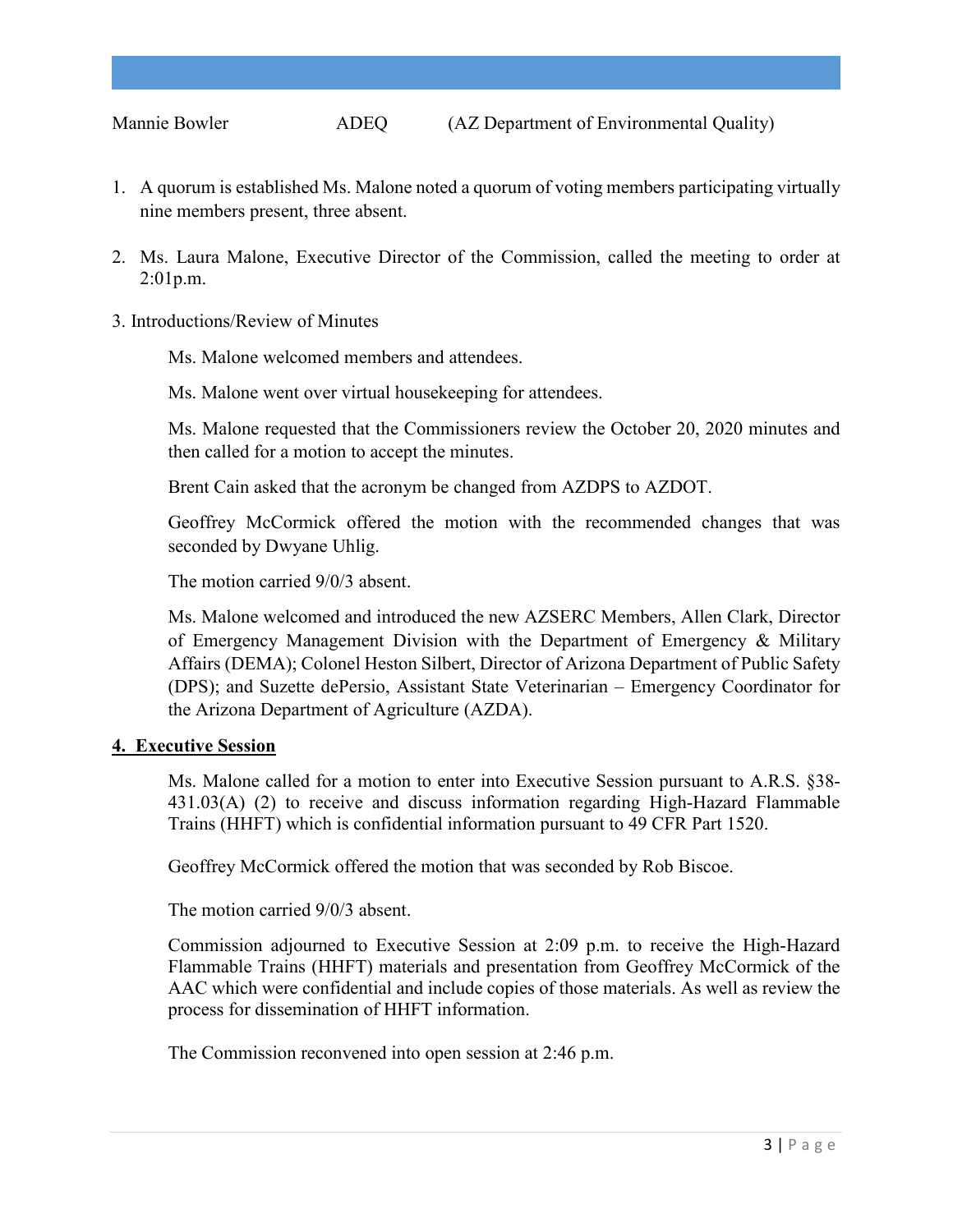#### **Roll Call**

Ms. Malone noted a quorum of voting members participating virtually in open session at 2:46 p.m.

#### **5. High-Hazard Flammable Trains (HHFT) Dissemination Process**

Discussion is held regarding how AZSERC will disseminate the HHFT information to the Local Emergency Planning Committees (LEPCs) Chairpersons and Fire Chiefs on an as needed basis.

Ms. Malone called for a motion to adopt the interim HHFT dissemination process.

Geoffrey McCormick offered the motion that was seconded by Brent Cain.

The motion carried 9/0/3 absent.

#### **6. Union Pacific Railroad HazMat Group Presentation**

Ray Vasquez, Hazardous Materials Management Response Union Pacific Railroad Southwestern Region gave a presentation on the Union Pacific Railroad HazMat Group.

#### **7. CALL TO SERC MEMBERS (ACTION ITEM RESULTS)**

- **A. Action Item 1 Result- AZSERC staff to establish a standard work to include instructions on how to disseminate HHFT confidential information to LEPC Chairpersons and Fire Department Chiefs**: Michele Martinez, ADEQ-ERU presented the information during Executive Session. Process was accepted by the Commission and voted on in Item #5 of the minutes. Action item complete.
- **B. Action Item 2 Result AZSERC staff to develop a roster for the Commission of LEPC Chairpersons and Fire Department Chiefs:** Michele Martinez, ADEQ-ERU presented the information during Executive Session. Action item complete.

#### **8. Conflict of Interest:**

Laura Malone reviewed ADEQ's Conflict of Interest Policy and Conflict of Interest form. She asked that the Commission review the policy and sign the Conflict of Interest form and return to AZSERC Staff.

#### **9. Local Emergency Planning Committees (LEPCs):**

a. Voting membership applications were presented to the Commission for ratification. Laura Malone called for a motion to ratify the membership applications as presented.

James Johnson offered the motion that was seconded by Tom Neve.

The motion carried 9/0/3 absent.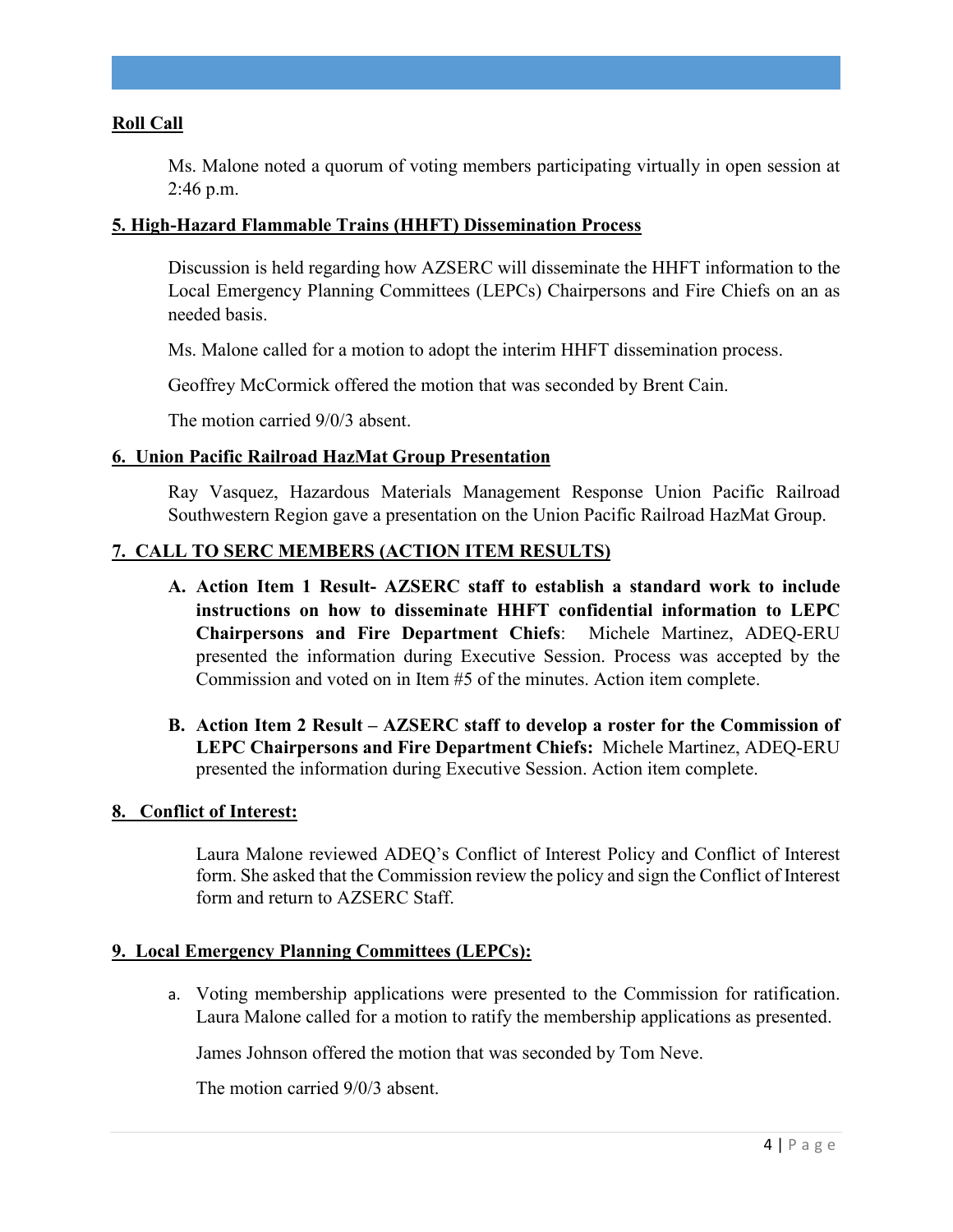b./c. Michele Martinez presented information regarding LEPC compliance status with LEPC meetings held for 2020 and with AZSERC requests for information. Laura Malone will continue to reach out to the LEPCs to encourage compliance and participation. If she receives no response she will bring the matter back to the Commission for further review and action if necessary.

d. Chris Nutter presented the Emergency Response Plan Forms for Commission approval. AZSERC staff received 14 Emergency Response Plans, 1 was rejected, 1LEPC did not submit an ERP. Laura Malone called for a motion to approve the Emergency Response Plan Forms as presented to the Commission.

Brent Cain offered the motion that was seconded by Geoffrey McCormick.

The motion carried 9/0/3 absent.

#### **10**. **Hazardous Materials Emergency Preparedness (HMEP):**

Michele Martinez gave a presentation on the status of the HMEP grant and discussed two Regional Commodity Flow Studies for Northern and Southern Arizona regions.

#### **11. Emergency Response Fund (ERF)**

Arcangel Barragan provided information regarding the results of the participation in the ERF program for FY 2021 and what to expect for FY 2022.

## **12. Tier II:**

Chris Nutter provided information regarding the results of the Tier II reporting year 2020 and what enhancements to expect in reporting year 2021 to the Tier II system. He further discussed the results of the facility stakeholder meeting held on April 26, 2021 and on the LEPC/First Responder Stakeholder meeting held on May 13, 2021.

## **11. Future Agenda Items:**

**Action Item 1 –** AZSERC staff to email the Conflict of Interest Policy and Conflict of Interest Forms to the Commission members and alternates.

**Action Item 2 –** AZSERC staff send out prospective dates and times to the Commission for the next AZSERC meeting.

Additional items for the agenda may be emailed to Michele Martinez.

# **11. CALL TO THE PUBLIC**